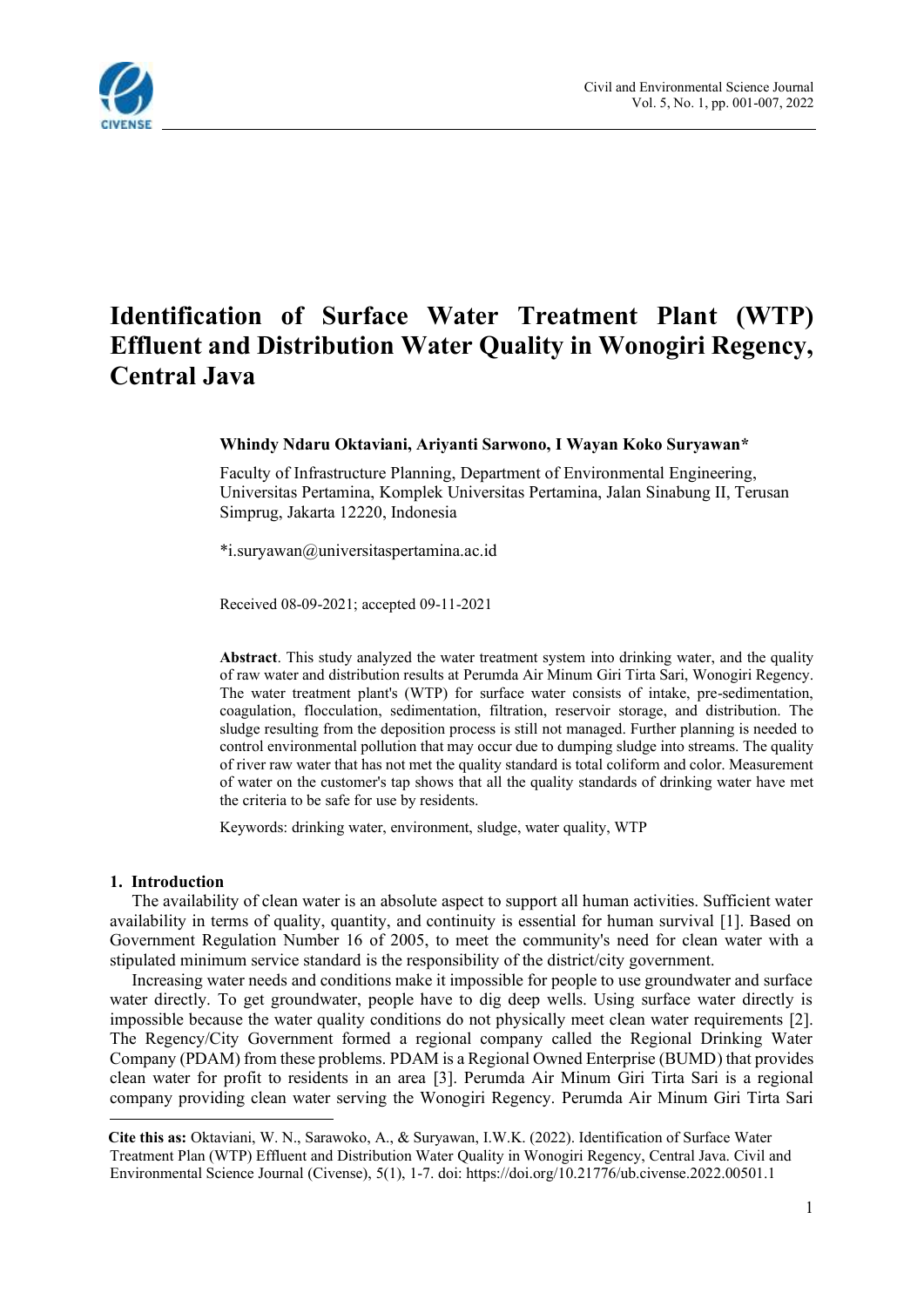

utilizes three raw water sources: surface water, groundwater, and spring water to meet the clean water supply. However, municipal activities will increase water pollution [4], [5]. It is necessary to process the raw water to meet health requirements and is suitable for consumption. The process of processing raw water into clean water varies with each source of raw water used. Various pollutants in streams water sources need more techniques to meet quality standards [6], [7]. Based on this background, a performance study of the water treatment plant (WTP) was conducted at Perumda Giri Tirta Sari Drinking Water to meet clean water needs in the Wonogiri Regency. This study aims to analyze implementing the practice of processing raw water into clean water and the quality of drinking water produced from Perumda Drinking Water Giri Tirta Sari.

## **2. Material and Methods**

Field observation activities were carried out by looking at the entirety of the water treatment plant (WTP) building. The WTP building is at the Kajen WTP located on Jalan Jambu Air No. 1, Kajen, Giriprwo, Wonogiri Regency, and Grobog WTP located in Wonogiri District. This activity aims to learn about the work environment and water treatment in the Kajen WTP and the Grobog WTP. The author made joint observations with one of the staff from the production department. The activities started from the intake building to the reservoir and WTP supporting facilities such as storage rooms for chlorine gas cylinders, storage tanks, and pump rooms.

Literature studies were carried out through direct interviews with agency supervisors and production staff. This activity aims to obtain information about the water treatment process at Perumda Giri Tirta Sari Drinking Water and water treatment in general. Literature studies, both interviews and online article sources, were carried out during this study. Water quality data is taken from the monthly report of the Perumda Air Minum Giri Tirta Sari production section. The method of measuring water quality can be seen in Table 1. This measurement method is carried out in a laboratory that has been standardized by the National Standardization Agency (BSN) so that the method used is adjusted to existing standards in Indonesia.

| Table 1. Method of Measuring Water Quality Parameters |                   |  |  |  |
|-------------------------------------------------------|-------------------|--|--|--|
| Parameters                                            | Method            |  |  |  |
| Total Coliform                                        | Dual Tube MPN     |  |  |  |
| Odor                                                  | Organoleptic      |  |  |  |
| <b>TDS</b>                                            | <b>TDS</b> Meter  |  |  |  |
| Turbidity                                             | Turbidimeter      |  |  |  |
| Taste                                                 | Organoleptic      |  |  |  |
| Temperature                                           | Digital           |  |  |  |
| Color                                                 | Spectrophotometry |  |  |  |
| Fe                                                    | Spectrophotometry |  |  |  |
| Mn                                                    | Spectrophotometry |  |  |  |
| Nitrate as N                                          | Spectrophotometry |  |  |  |
| Nitrite as N                                          | Spectrophotometry |  |  |  |
| Chloride                                              | Spectrophotometry |  |  |  |
| рH                                                    | pH Meter          |  |  |  |
| Organic Substances (KMnO <sub>4</sub> )               | Titrimetry        |  |  |  |
| Hardness (CaCO <sub>3</sub> )                         | Titrimetry        |  |  |  |

### **3. Result and Discussion**

### *3.1 Surface Water Treatment System*

Kajen WTP is the Perumda Air Minum Giri Tirta Sari which utilizes the Bengawan Solo River as a raw water source. The water treatment process uses physical and chemical processing. The water treatment process can be seen in Figure 1. Water from the Bengawan Solo River is flowed to the intake building using three pumps, each of which can flow water with a discharge of 29 L/sec, 22 L/sec, and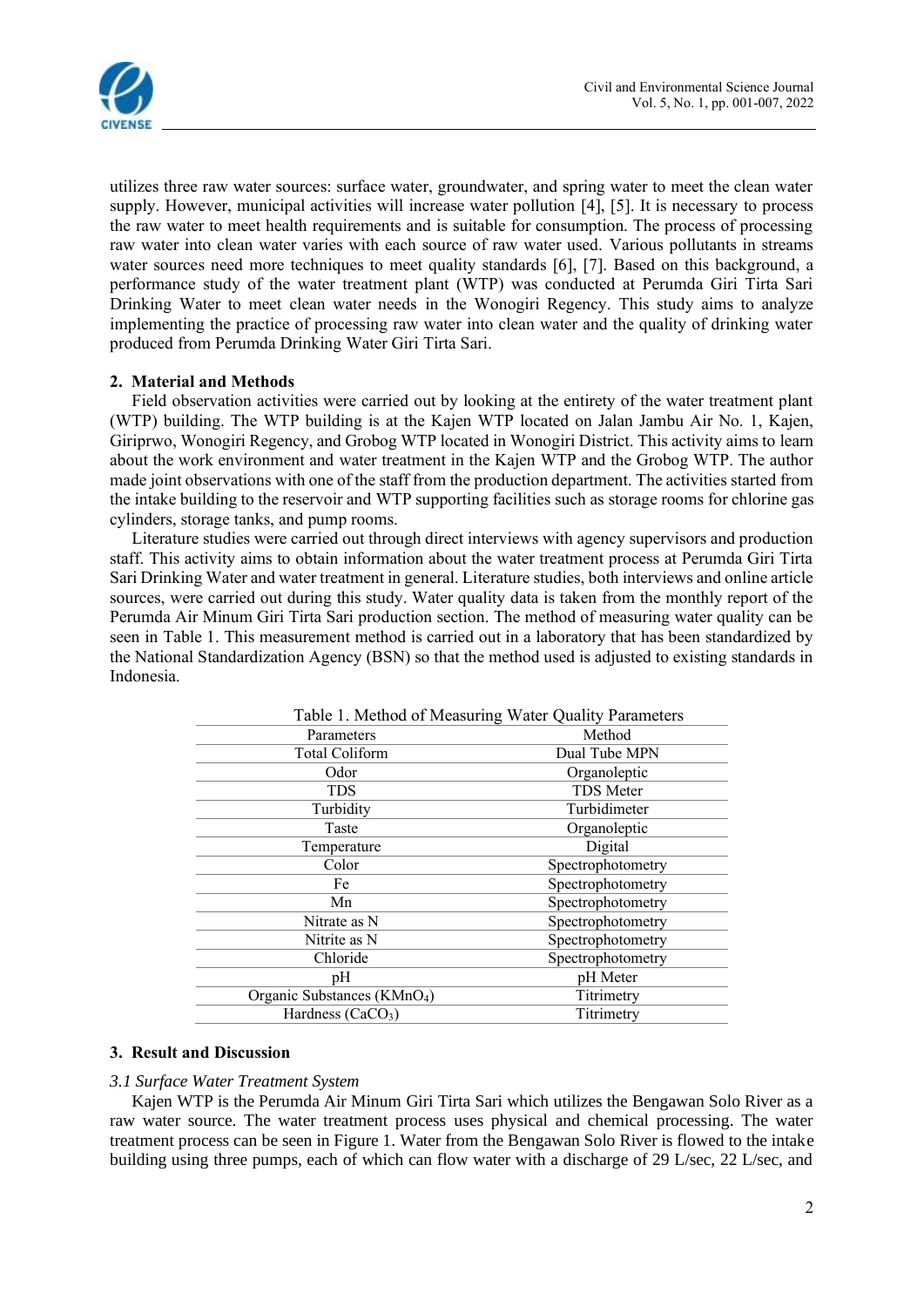



18 L/sec. The intake building is equipped with a chlorine affixing process to prevent moss growth on the installation unit. The water from the intake has then flowed into the coagulation tub with the waterfall system. The coagulant used is a liquid alum (CMA) at a dose of 10 mL/s. The water is flown into a slow lane which aims to form larger flocks. There is a deposition of solids in the sedimentation unit in sludge, also known as production waste. The sedimentation basin is equipped with a settler which functions to accelerate the deposit. The water separated from the solid is drained to the filtration basin to be filtered using three medium sand media. These conditions aim to capture small particles that are difficult to settle. Clean water from the filtration tub has flowed to the reservoir, and then chlorine is added as a disinfectant. Some clean water reservoirs have flowed for distribution purposes, and some are stored for the tub's washing process.

The intake is a building used to flow raw air to the reservoir before entering the water treatment process. The intake building is equipped with a bar screen or filters helpful in holding or filtering trash or leaves from entering the pump and clogging the air suction. The type of intake found in the Kajen WTP is a channel type. The coagulation process in water treatment is collecting small particles such as clay, turbidity, and organic matter into larger particles separated by sedimentation, conventional filtration, or membranes [8]. Coagulation in Kajen WTP is done by adding chemicals (coagulants) to raw water. This affixing aims to bind the particles in the raw water at Perumda Giri Tirta Sari; drinking water uses liquid alum (CMA) as a coagulant.

The sedimentation basin consists of 2 parts, namely the settling basin and the settler bath. The use of settlers aims to help settle small flocks to not carry over to the following process [8]. The type of settler used is a tube settler. The sediment in the sedimentation basin is in the form of sludge, also known as production waste. Kajen WTP uses a rapid sand filter type of filtration with three media: quartz sand, gravel, and a filtering membrane. The filtering media's replacement is carried out for 2-3 years to maximize the filtering results.



**Figure 1.** Flow Chart of River Water Treatment to Drinking Water

In the Kajen WTP, the resulting sludge is not treated before being discharged into the environment. Some of the suggestions given are planning for storage and processing of production sludge, testing the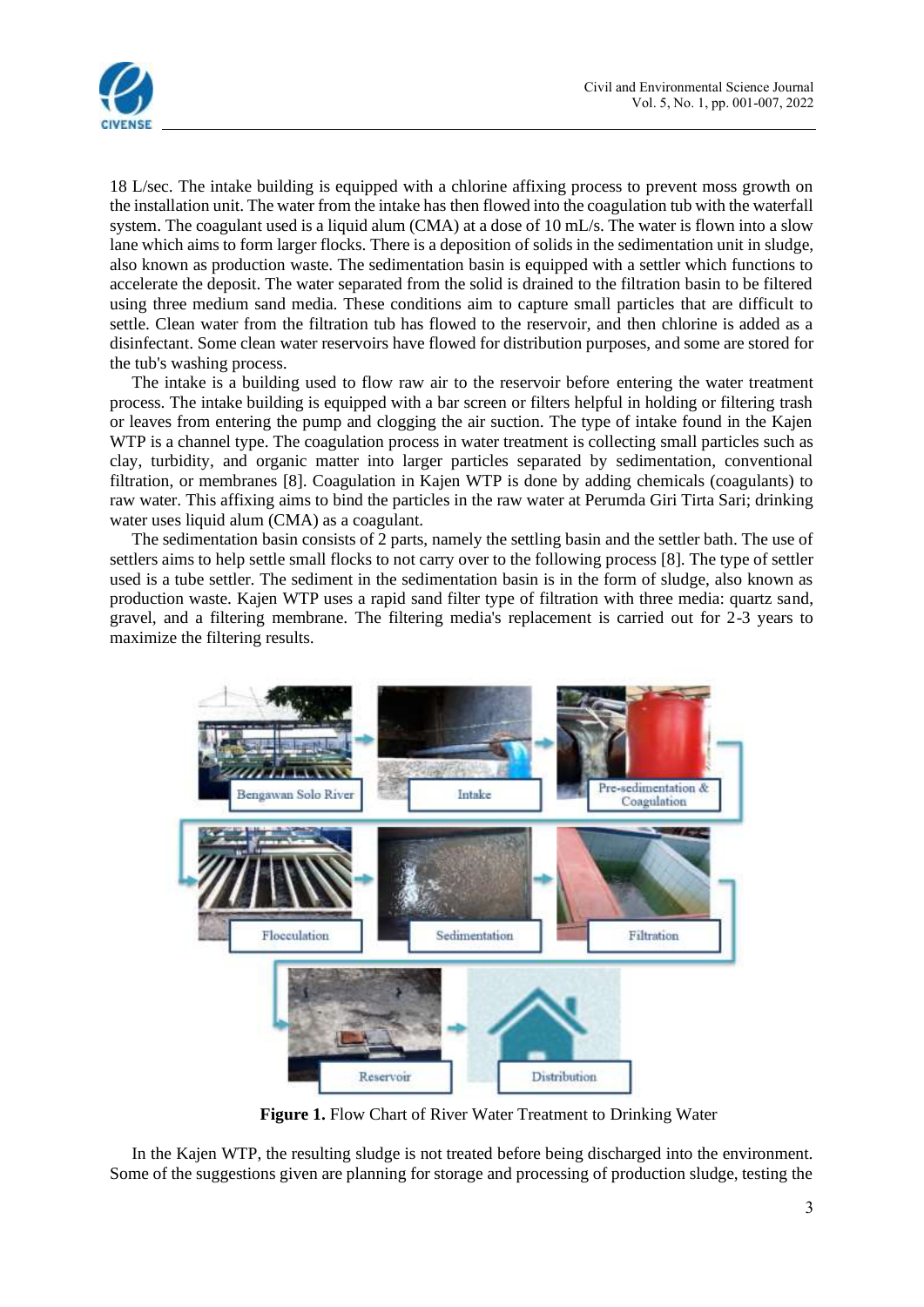

chemical content of production sludge before being discharged into water bodies, and reusing production sludge as a mixture of building materials [9]. However, before it is further utilized, the sludge originating from the sediment tank and filter tub has flowed to the collector as a place to fill the sludge temporarily, gravity thickening unit, dewatering unit, and conditioning [10]. Sewerage sludge also can contribute to carbon emissions and cause greenhouse impacts [11]. However, this requires further research regarding the chemical content contained in the production sludge.

Before being distributed, the treated water is collected in a reservoir and then disinfected. There are three types of disinfectants used, namely chlorine powder, chlorine tablets, and chlorine gas. There is a disinfection process in the reservoir at Kajen WTP by flowing chlorine gas  $(C_2)$  to kill bacteria in the treated water. However, when the chlorine gas supply runs out or is under repair, usually the disinfection process uses chlorine powder.

| Table 2. Results of Raw Water Quality Inspection at Grobog [15] |                                            |           |                  |                          |                         |                          |  |  |
|-----------------------------------------------------------------|--------------------------------------------|-----------|------------------|--------------------------|-------------------------|--------------------------|--|--|
|                                                                 |                                            | Raw       | Distribution     | Removal                  | Standard                |                          |  |  |
| No                                                              | Parameters                                 | Water     | Water            | Efficiency               | PERMENKES No.           | Unit                     |  |  |
|                                                                 |                                            | Quality   | Quality          | $(100\%)$                | 32 of 2017              |                          |  |  |
| A. Biology                                                      |                                            |           |                  |                          |                         |                          |  |  |
| 1.                                                              | <b>Total Coliform</b>                      | 460       | $\boldsymbol{0}$ | 100                      | $50$                    | $/100$ mL                |  |  |
|                                                                 |                                            |           |                  |                          |                         | sample                   |  |  |
| <b>B.</b> Physics                                               |                                            |           |                  |                          |                         |                          |  |  |
| 1.                                                              | Odor                                       | Odorless  | Odorless         |                          | Odorless                |                          |  |  |
| 2.                                                              | <b>TDS</b>                                 | 97        | 105              |                          | 1000                    | mg/L                     |  |  |
| 3.                                                              | Turbidity                                  | 5.44      | 0.77             | 85.8                     | 25                      | <b>NTU</b>               |  |  |
| 4.                                                              | Taste                                      | Tasteless | Tasteless        | $\overline{\phantom{a}}$ | Tasteless               |                          |  |  |
| 5.                                                              | Temperature                                | 28.8      | 28.9             |                          | Air temperature $\pm 3$ | $\rm ^{\circ}C$          |  |  |
| 6.                                                              | Color                                      | 70        | <1               | $>98.6\%$                | 50                      | <b>TCU</b>               |  |  |
| C. Chemistry                                                    |                                            |           |                  |                          |                         |                          |  |  |
| 1.                                                              | Fe                                         | 0.15      | 0.04             | 73.3                     | 1                       | mg/L                     |  |  |
| 2.                                                              | Mn                                         | 0.4       | 0.05             | 87.5                     | 0.5                     | mg/L                     |  |  |
| 3.                                                              | Nitrate as N                               | <1        | 1.8              |                          | 10                      | mg/L                     |  |  |
| 4.                                                              | Nitrite as N                               | 0.01      | < 0.01           |                          |                         | mg/L                     |  |  |
| 5.                                                              | Chloride                                   | 14.08     | 11.66            | 17.2                     | 800                     | mg/L                     |  |  |
| 6.                                                              | pH                                         | 8.7       | 7.3              |                          | $6.5 - 8.5$             | $\overline{\phantom{a}}$ |  |  |
| 7.                                                              | Organic Substances<br>(KMnO <sub>4</sub> ) |           | 4.18             |                          | 10                      | mg/L                     |  |  |
|                                                                 |                                            |           |                  |                          |                         |                          |  |  |
| 8.                                                              | Hardness (CaCO <sub>3</sub> )              |           | 79.8             |                          | 500                     | mg/L                     |  |  |
|                                                                 |                                            |           |                  |                          |                         |                          |  |  |

#### *3.2 Raw Water and Water Treatment Quality*

Before going through the processing process, the quality of raw water originating from surface water is not good enough. For example, from the examination results of the Grobog WTP raw water from Gajah Mungkur Reservoir, three parameters exceed the quality standard, namely total coliform with a content of 460 per 100 mL color with a range of 70 TCU and pH of 8.7. Fathoni et al. stated that population density is an early indicator of bacteria used to determine whether water is safe or not for consumption [12]. The absence of coliform bacteria is an indicator of the quality and safety of drinking water. The lack of these bacteria is expected to indicate the absence of other pathogens [13]. The inspection of raw water quality from the Grobog WTP in May 2020 can be seen in Table 2.

From the results of laboratory examinations carried out as in Table 2, the microbiological parameters, color, and pH do not meet the quality standards contained in Permenkes No. 32 of 2017 for microbiological parameters of <50 per 100 mL sample, 25 NTU color parameters, and a pH of 6.5-8.5 [14]. After it is processed and distributed to the community, water quality measurements have met the required biology, physics, and chemistry requirements.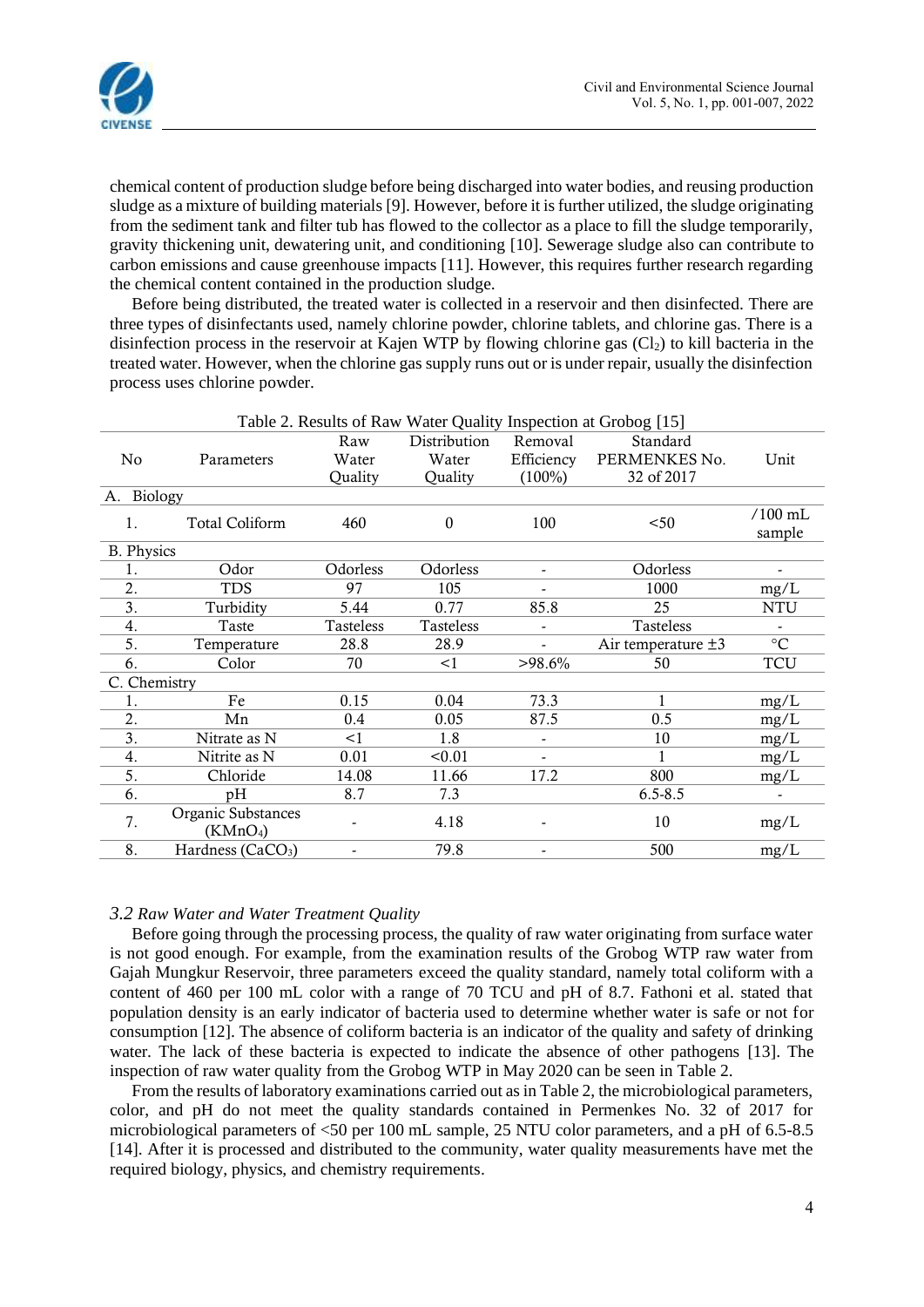

# **4. Conclusions**

Treatment of raw water into clean water has a different process according to the raw water quality. Treatment of raw water originating from surface water requires the installation of an intake unit, coagulation, flocculation, sedimentation, filtration, and disinfection. Water from springs only requires installing a ground capturing unit, a press release bath, filtration, and disinfection. Meanwhile, water from deep wells only involves the installation of a water tapping and disinfection unit. The efficiency of water treatment on the parameters of turbidity, color, Fe, Mn, and Chlorine reached 85.8%, >98%, 73.3, 87.5, and 17.2%, respectively. After going through the processing process, raw water that contains parameters that exceed the quality standard has met the clean water standard following the Minister of Health Regulation No. 32 of 2017 concerning Environmental Health Quality Standards and Water Health Requirements for hygiene, sanitation, swimming pools, souls per aqua, and public baths.

### **Acknowledgment**

The author would like to thank the Perumda Air Minum Giri Tirta Sari for this study, initiative, and support. The author also thanks to the Universitas Pertamina Environmental Engineering Department admin for assistance with the administrative process.

### **References**

- [1] N. F. Arifiani and M. Hadiwidodo, "Evaluasi Desain Instalasi Pengolahan Air Pdam Ibu Kota Kecamatan Prambanan Kabupaten Klaten," *J. Presipitasi*, vol. 3, no. 2, pp. 78–85, 2007, doi: 10.14710/presipitasi.v3i2.78-85.
- [2] N. Fadhilah, L. Alvin, W. Vembrio, and R. H. Safira, "Modifikasi Unit Proses dalam Peningkatan Efisiensi Penyisihan Amonium Modification of Process Unit to Improve Ammonium Removal Efficiency," *Jsal*, vol. 7, no. 2, pp. 47–56, 2020.
- [3] R. Triningtyas, "Pelaksanaan Pelayanan Pdam Kota Malang Dalam Penyediaan Air Bersih Yang Sehat Berdasarkan Peraturan Direksi Pdam Kota Malang Nomor U/06 Tahun 2010. Kumpulan," *J. Mhs. Fak. Huk.*, 2015.
- [4] E. S. Sofiyah and I. W. K. Suryawan, "Cultivation of Spirulina platensis and Nannochloropsis oculata for nutrient removal from municipal wastewater," *Rekayasa*, vol. 14, no. 1, pp. 93–97, 2021, doi: 10.21107/rekayasa.v14i1.8882.
- [5] A. S. Afifah, I. W. K. Suryawan, and A. Sarwono, "Microalgae production using photo-bioreactor with intermittent aeration for municipal wastewater substrate and nutrient removal," *Commun. Sci. Technol.*, vol. 5, no. 2, pp. 107–111, 2020, doi: 10.21924/cst.5.2.2020.200.
- [6] H. Hasnaningrum, B. Ridhosari, and I. Suryawan, "Planning Advanced Treatment of Tap Water Consumption in Universitas Pertamina," *J. Tek. Kim. dan Lingkung.*, vol. 5, no. 1, p. 1, 2021, doi: 10.33795/jtkl.v5i1.177.
- [7] I. W. K. Suryawan, Q. Helmy, S. Notodarmojo, R. Pratiwi, and I. Y. Septiariva, "Indonesian Journal of Environmental Management and Sustainability Textile Dye Reactive Black 5 ( RB5 ) Bio-Sorption with Moving Bed Biofilm Reactor and Activated Sludge," vol. 5, 2021.
- [8] N. G. Pizzi, *Principles and Practices of Water Supply Opertions: Water Treatment. West Quancy Avenue.* American Water Works Association, 2003.
- [9] N. Nuryanti, R. Arizal, and D. Arrisujaya, "Kandungan Kimia Dari Limbah Lumpur Instalasi Pengolahan Air Minum Untuk Beton Geopolimer Dengan XRF Chemical Containt of Waste Water Installation of Drinking Water Treatment for Geopolymer Concrete by XRF," *J. Sains Nat.*, vol. 7, no. 2, pp. 48–57, 2017.
- [10] N. Rahayu, Septiya Rini; Arqowi Pribadi; Sulistiya, N. Diah, and Setyowati, "Perencanaan Unit Pengolahan Lumpur di Instalasi Pengolahan Air Minum X Kota Surabaya," *J. Teknol. Technoscientia*, vol. 13, no. 1, pp. 76–82, 2020.
- [11] M. R. Apritama, I. Suryawan, and Y. Adicita, "Analisis Hidrolis dan Jejak Karbon Jaringan Distribusi Air Bersih di Pulau Kecil Padat Penduduk (Pulau Lengkang Kecil, Kota Batam)," *J. Teknol. Lingkung.*, vol. 21, no. 2, pp. 227–235, 2020, doi: 10.29122/jtl.v21i2.3807.